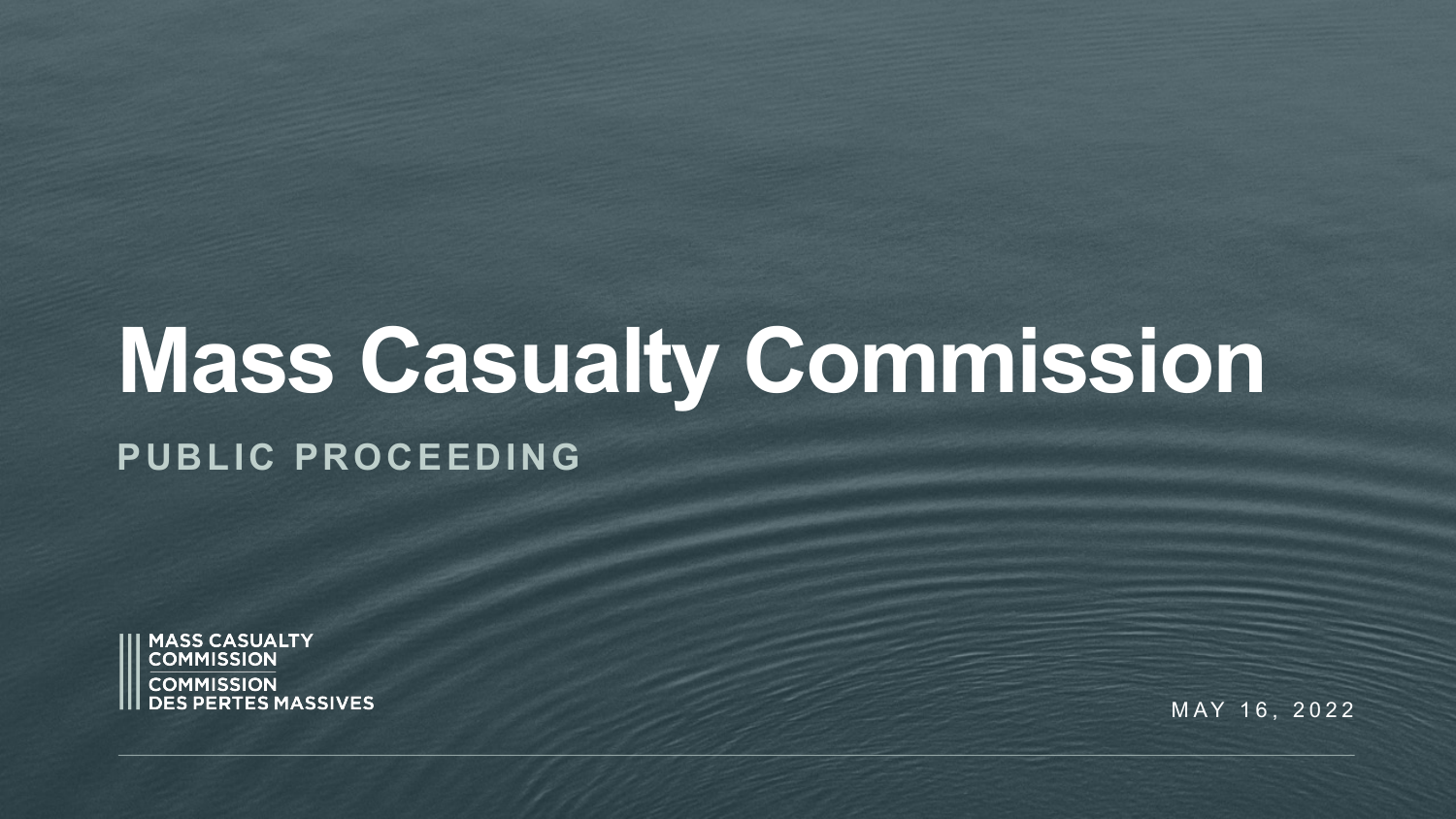**Roger Burrill NOW SPEAKING** COMMISSION COUNSEL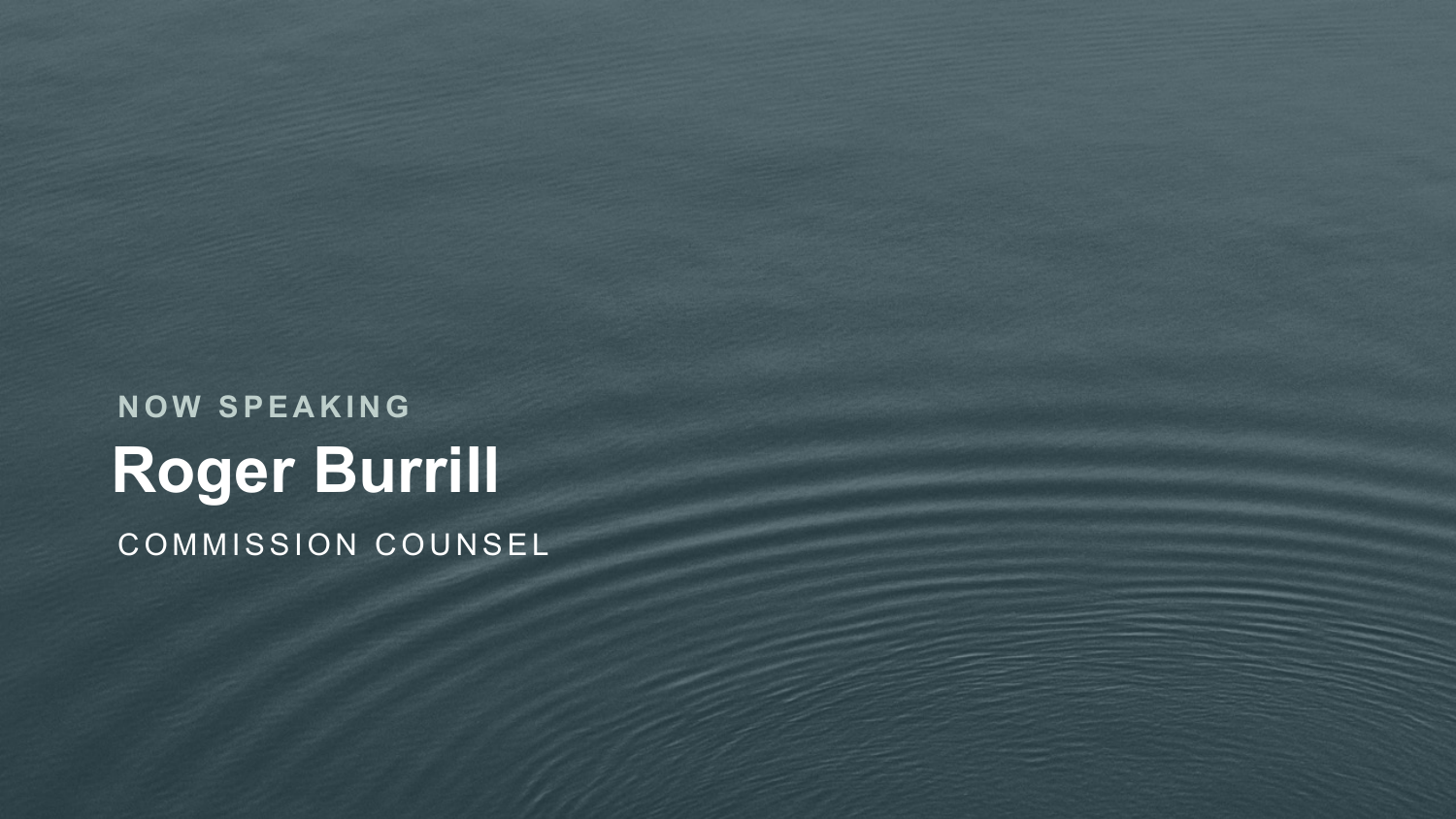#### **Exhibits**

#### **FOUNDATIONAL DOCUMENTS**

- **RCMP Emergency Response Team (ERT)**
- **All supporting documentation**

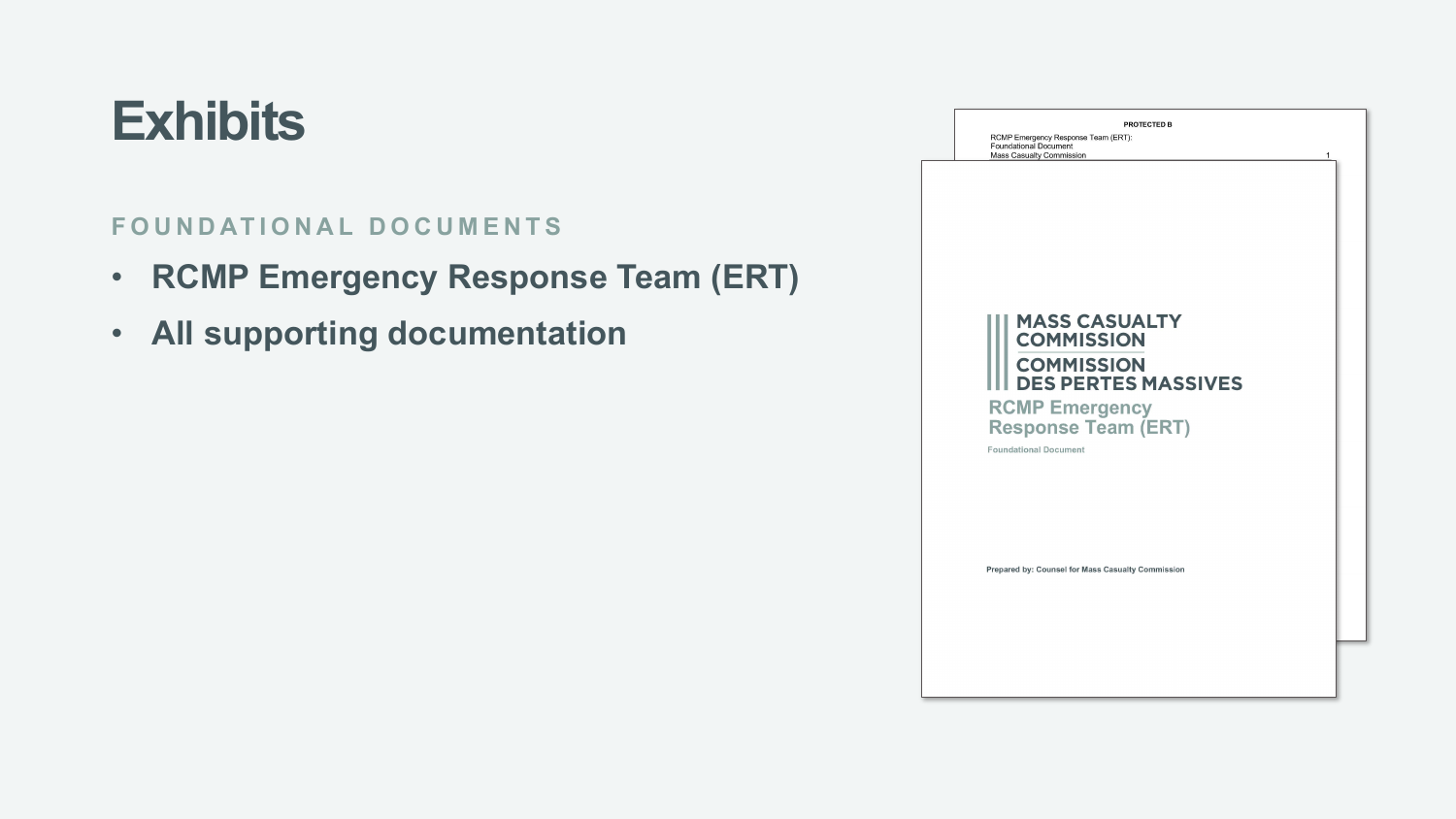### **Subject Matter**

#### **AREAS OF FOCUS**

• **A summary of information currently available to the Mass Casualty Commission in relation to the movements, actions, and observations of the RCMP's Emergency Response Teams (ERT) from Nova Scotia (H-Division) and New Brunswick (J-Division) on April 18 and April 19, 2020**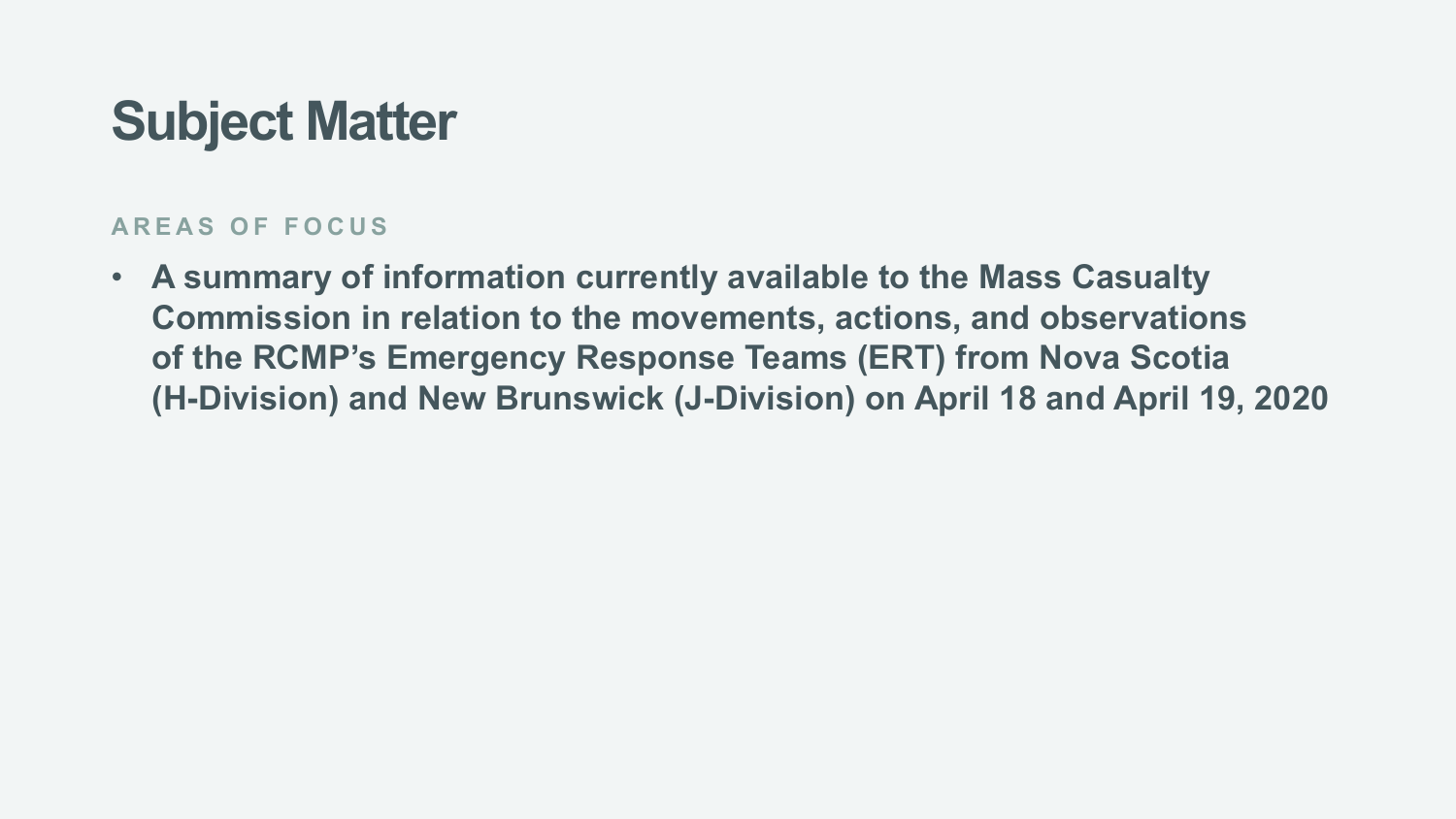## **RCMP Emergency Response Team (ERT)**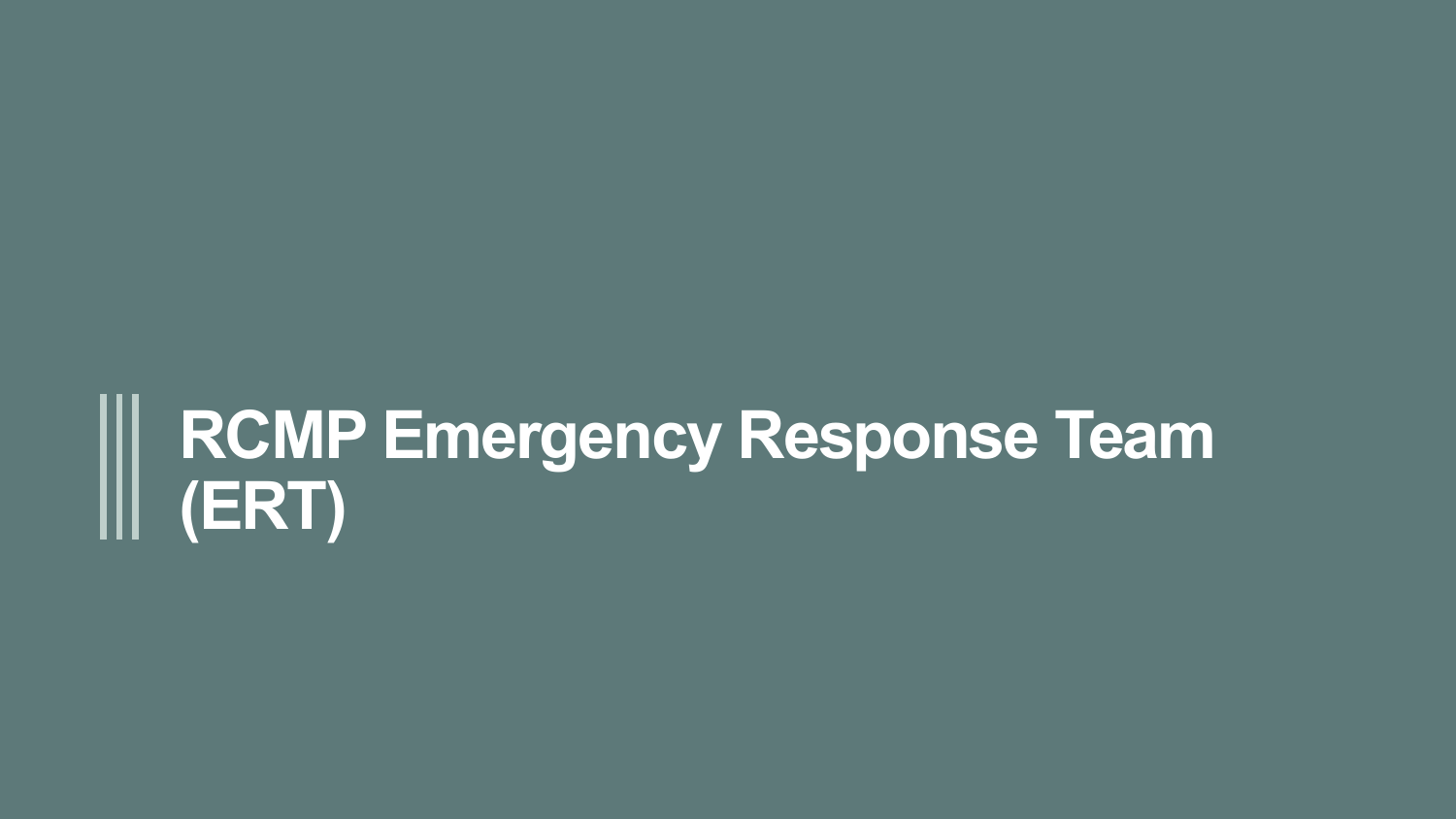#### **CRITICAL INCIDENT PACKAGE**

• **A complement of specialized services designed to be implemented in the event of a critical incident – including ERT, EMRT, PDS, and additional support services**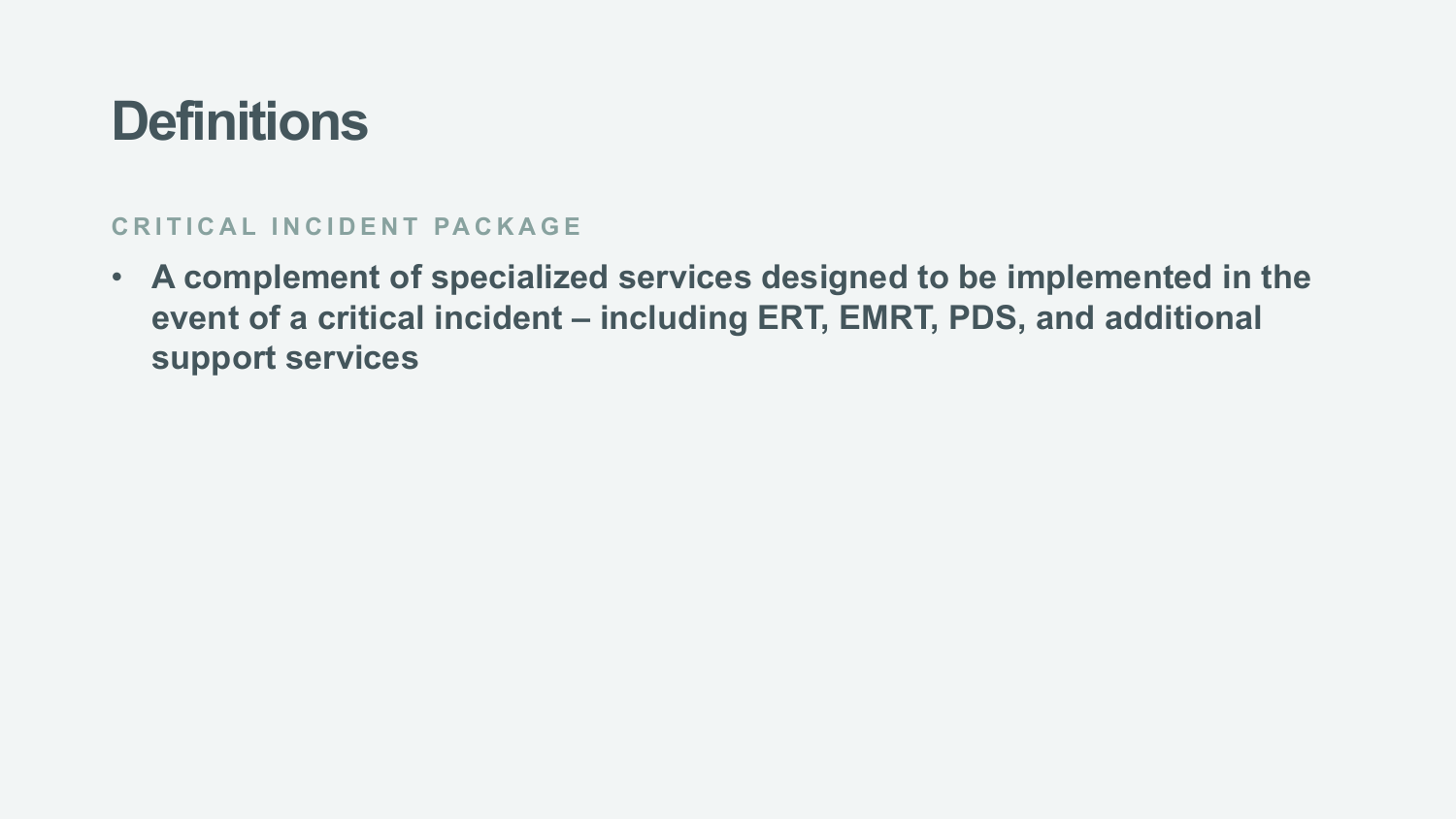#### **H - DIVISION EMERGENCY RESPONSE TEAM**

- **A specially trained tactical team composed of RCMP members in Nova Scotia**
- **In April 2020, the H-Division ERT consisted of 13 members: five full-time and eight part-time**
- **All 13 members responded to the Portapique call**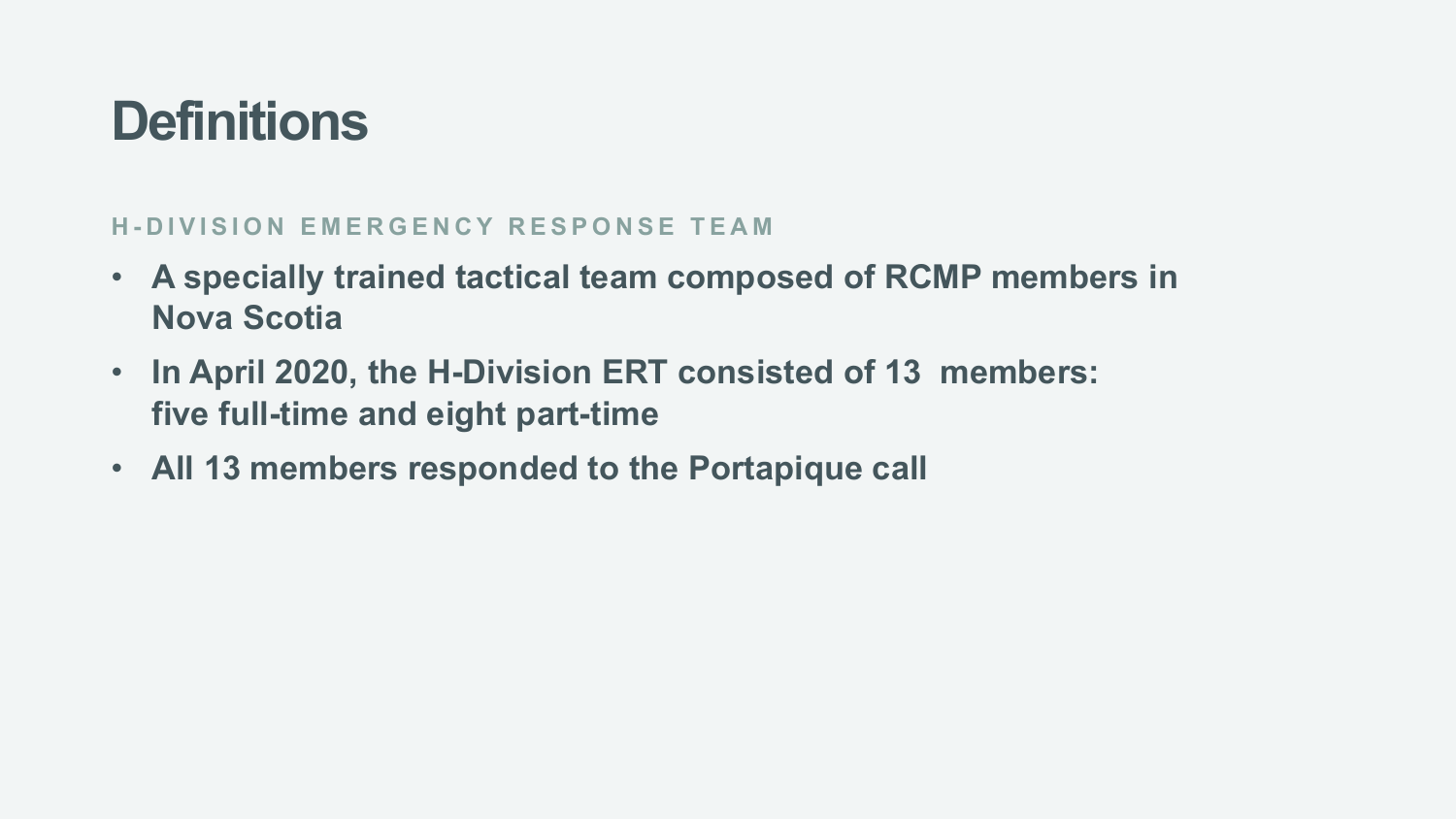#### **J - DIVISION EMERGENCY RESPONSE TEAM**

- **A specially trained tactical team composed of RCMP members in New Brunswick**
- **Thirteen members responded to the Portapique call**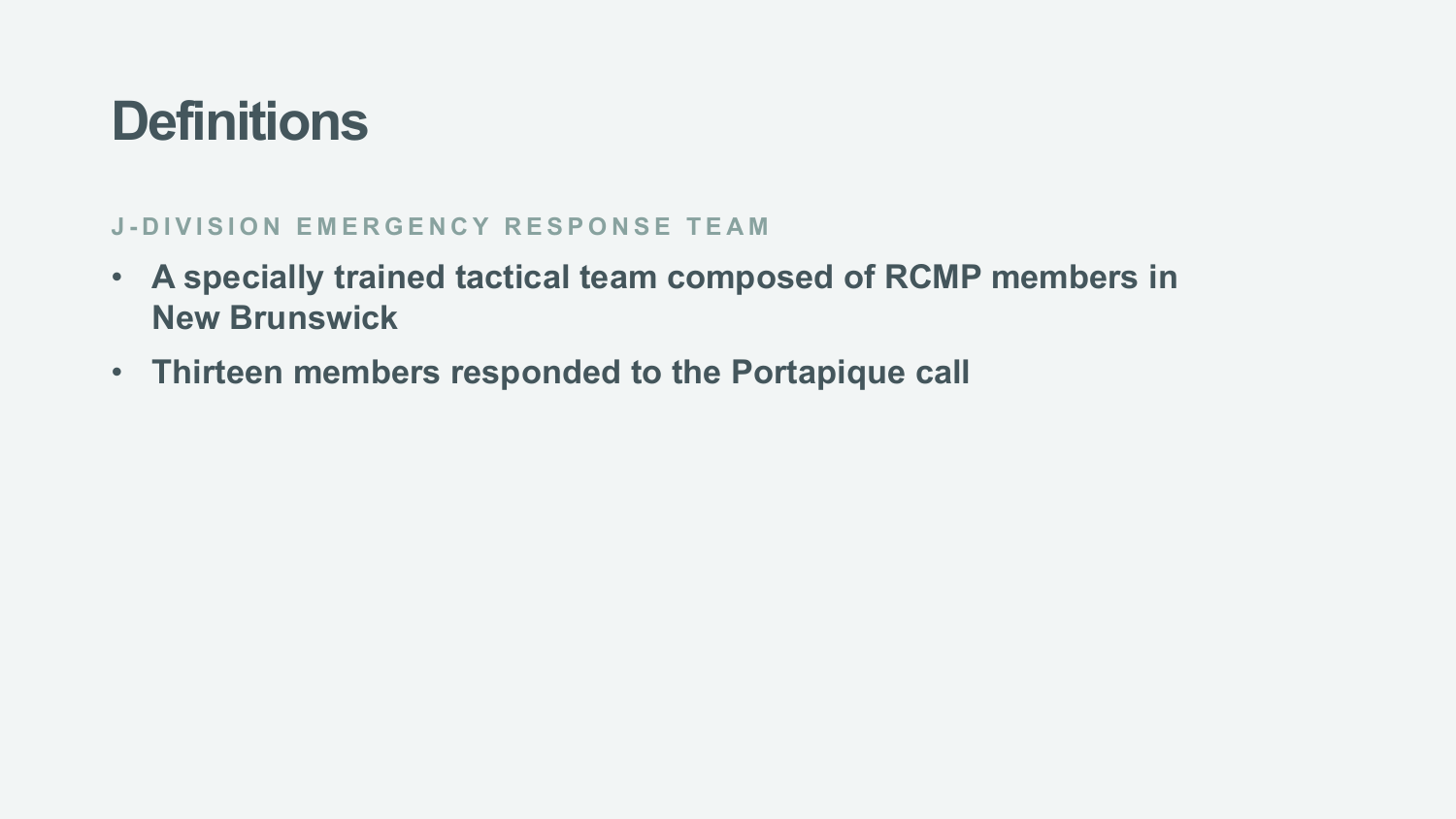#### **H - DIVISION EMERGENCY MEDICAL RESPONSE TEAM (EMRT)**

- **An organized group of RCMP members specially trained in first aid, medical support, and other life-saving techniques at a tactical level, permitting access to locations where it would be unsafe to send civilian medical responders**
- **In April 2020, there were six EMRT positions in Nova Scotia – four, of which, were filled at the time**
- **H-Division EMRT members on scene at Portapique Beach Road and Highway 2 as of 12:55 a.m. on April 19, 2020**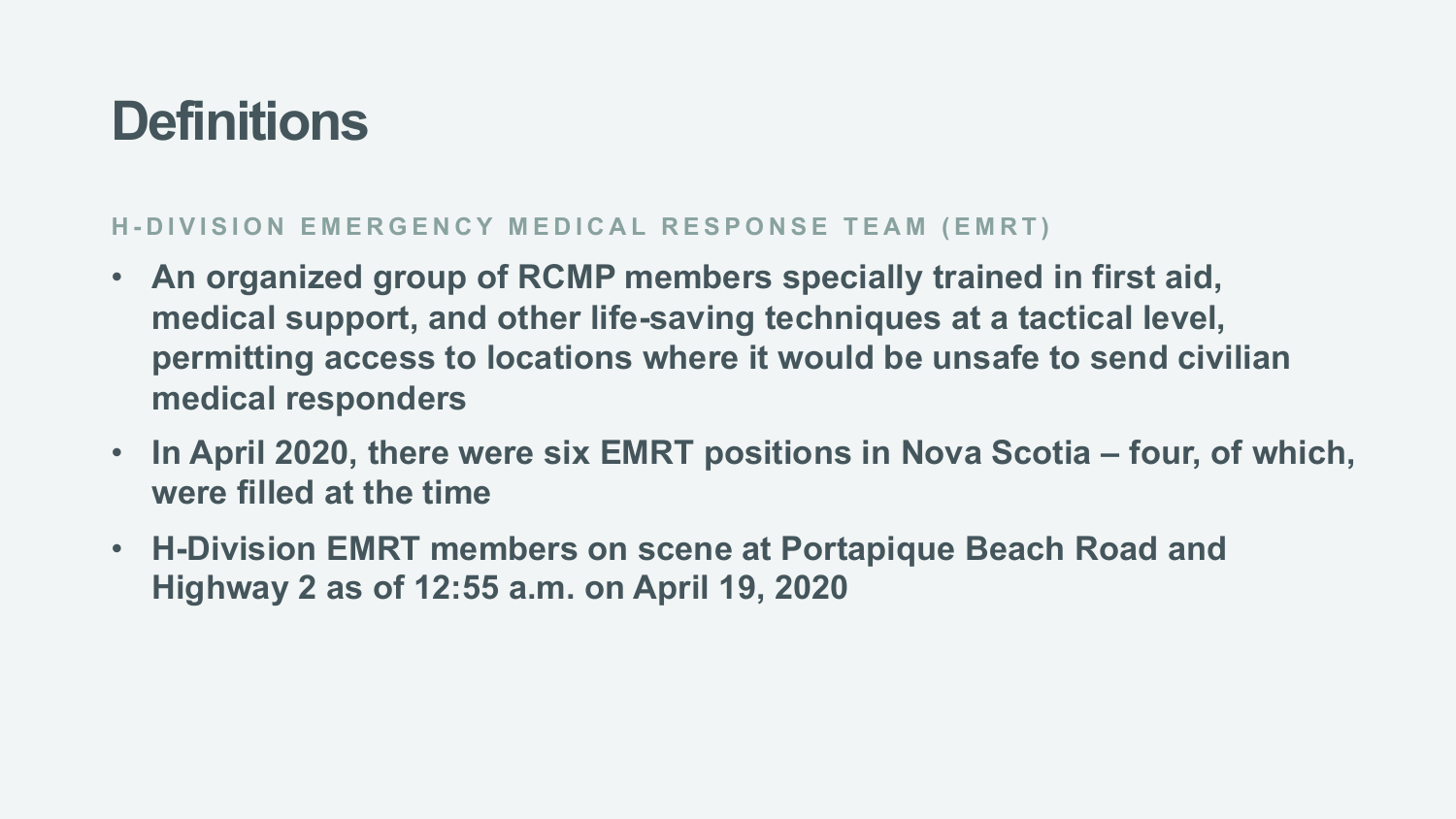#### **H - DIVISION POLICE DOG SERVICES (PDS)**

- **An organized group of specialized support services RCMP members/ dog-handlers and trained dogs**
- **First PDS member arrived at Portapique Beach Road and Highway 2 at approximately 11:39 p.m. on April 18, 2020**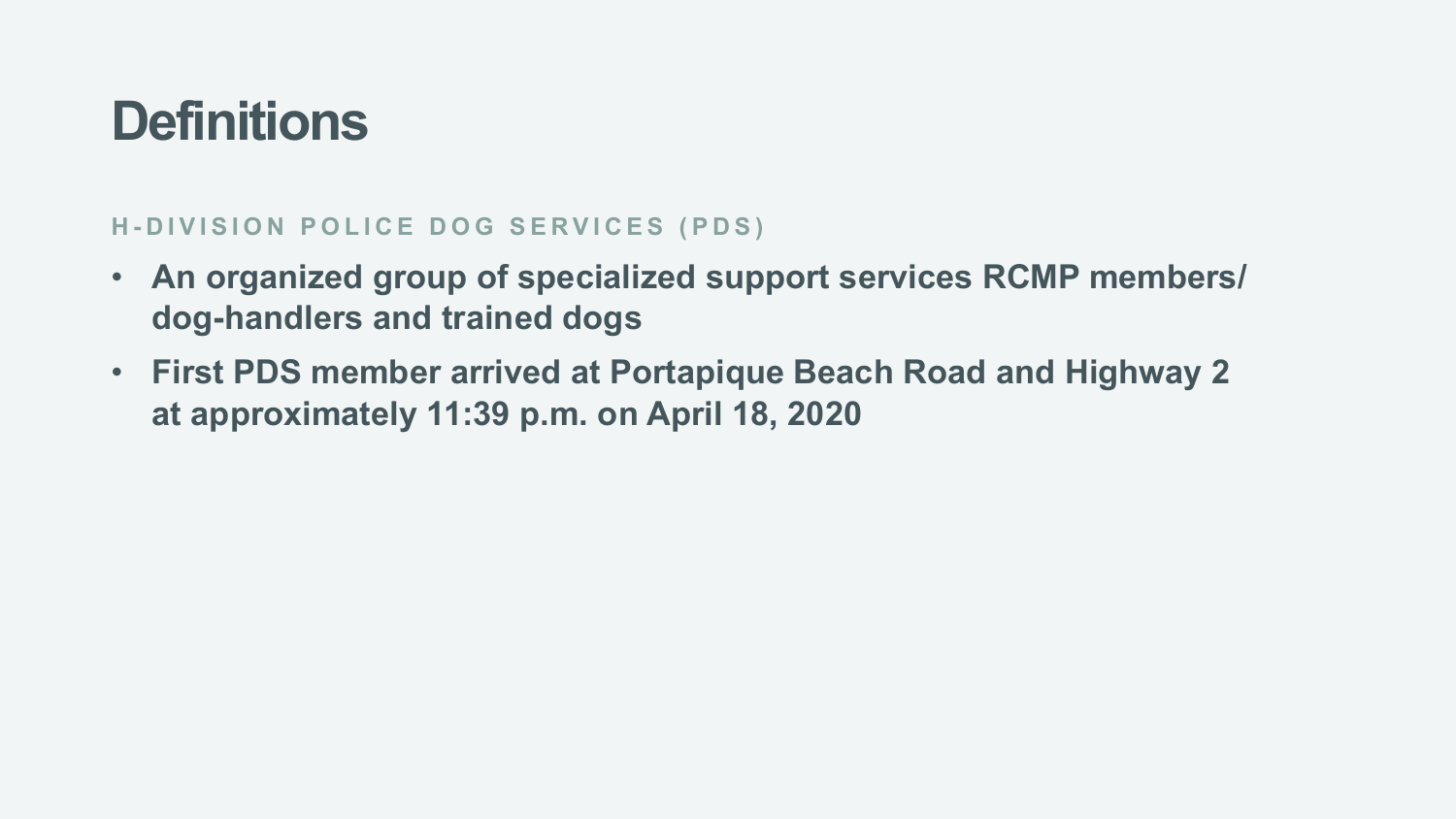**APRIL 18, 2020**

**10:48 PM** Critical Incident Commander S/Sgt. West contacts ERT Team Lead Cpl. Tim Mills

**10:54–10:57 PM** Cpl. Tim Mills commences ERT call-out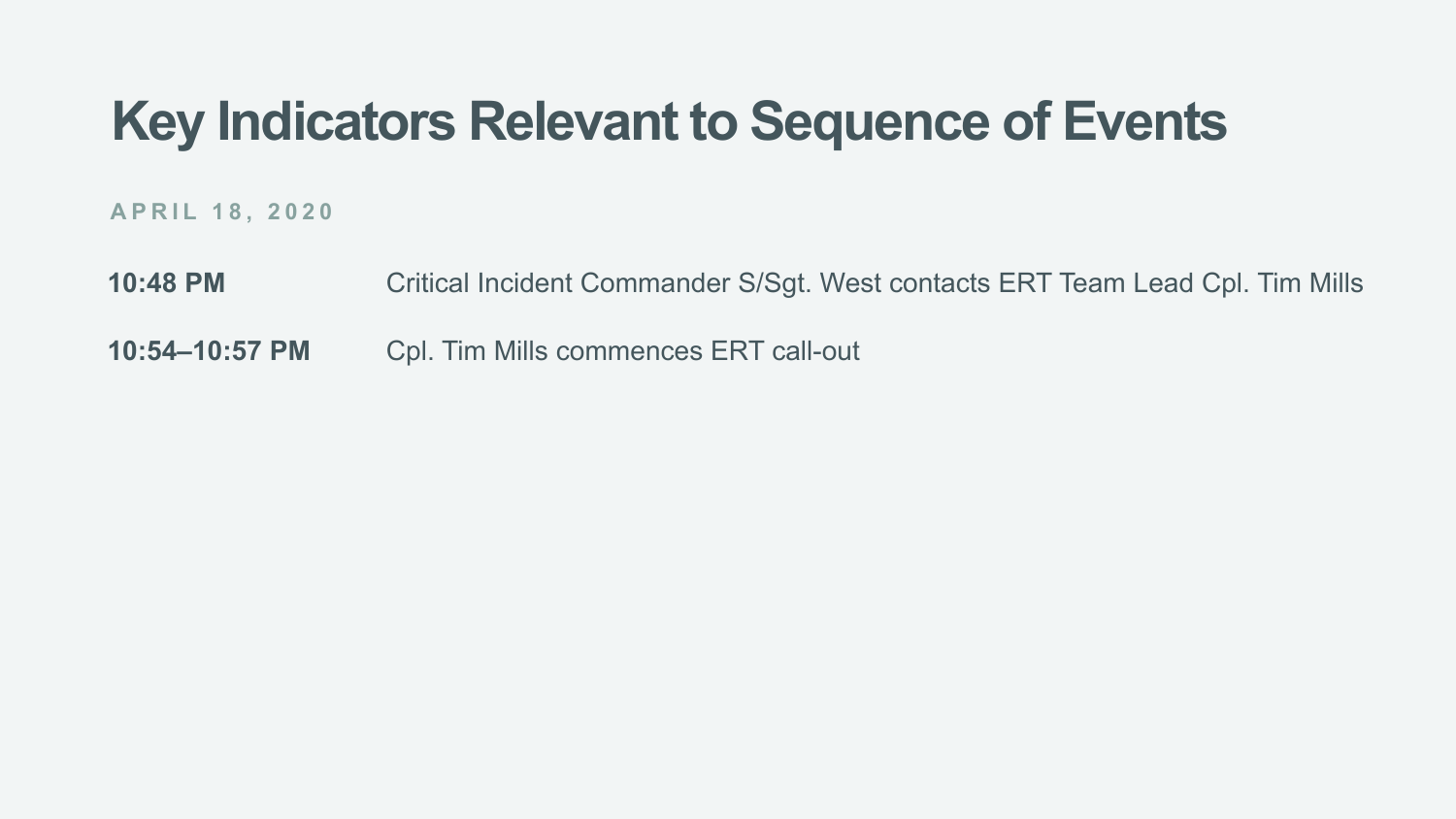- **12:34 AM–1:15 AM** ERT members arrive at intersection of Portapique Beach Road and Highway 2
- **1:18 AM–1:30 AM** ERT responds to Bay Shore Road complaint
- **2:02 AM** ERT departs Bay Shore Road
- **2:31 AM–2:50 AM** ERT locates and extracts Clinton Ellison and four RCMP general-duty members in Portapique
- **3:23 AM–4:01 AM** ERT attends Five Houses Road in response to "flashing lights" concern
- **4:11 AM** ERT Team Leader Cpl. Mills on route to Great Village fire hall Command Post; TAV attends 200 Portapique Beach Road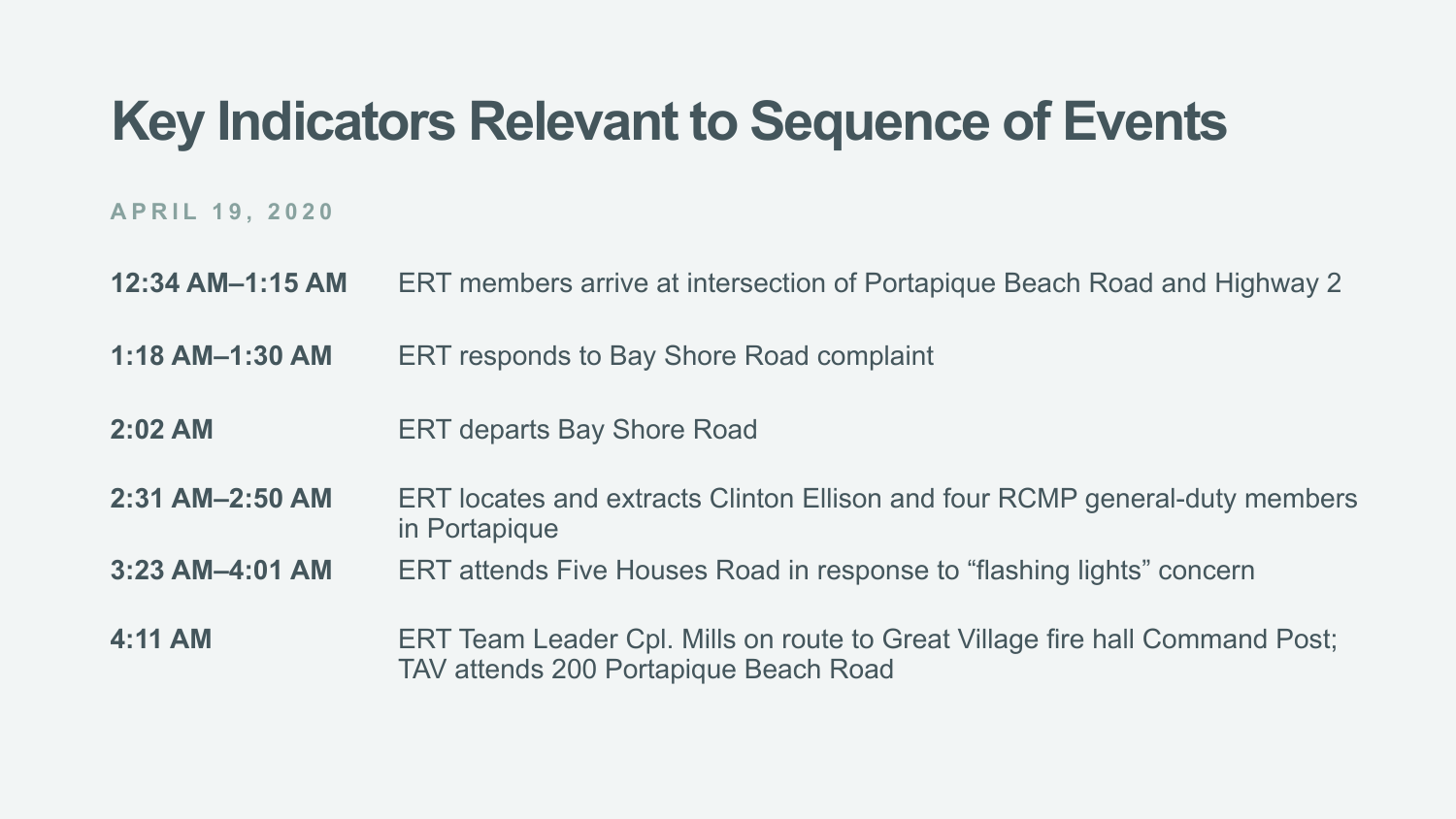- **5:26 AM–5:42 AM** ERT attends 123 and 135 Orchard Beach Drive
- **6:33 AM–6:42 AM** ERT dispatched to 140 Portapique Crescent and extracts Lisa Banfield
- **7:15 AM–7:40 AM** ERT attends 200 Portapique Beach Road and 136 Orchard Beach Drive to check vehicles
- **7:25 AM** ERT members respond to Bay View Court complaint
- **9:04 AM** ERT begins planned evacuation of Portapique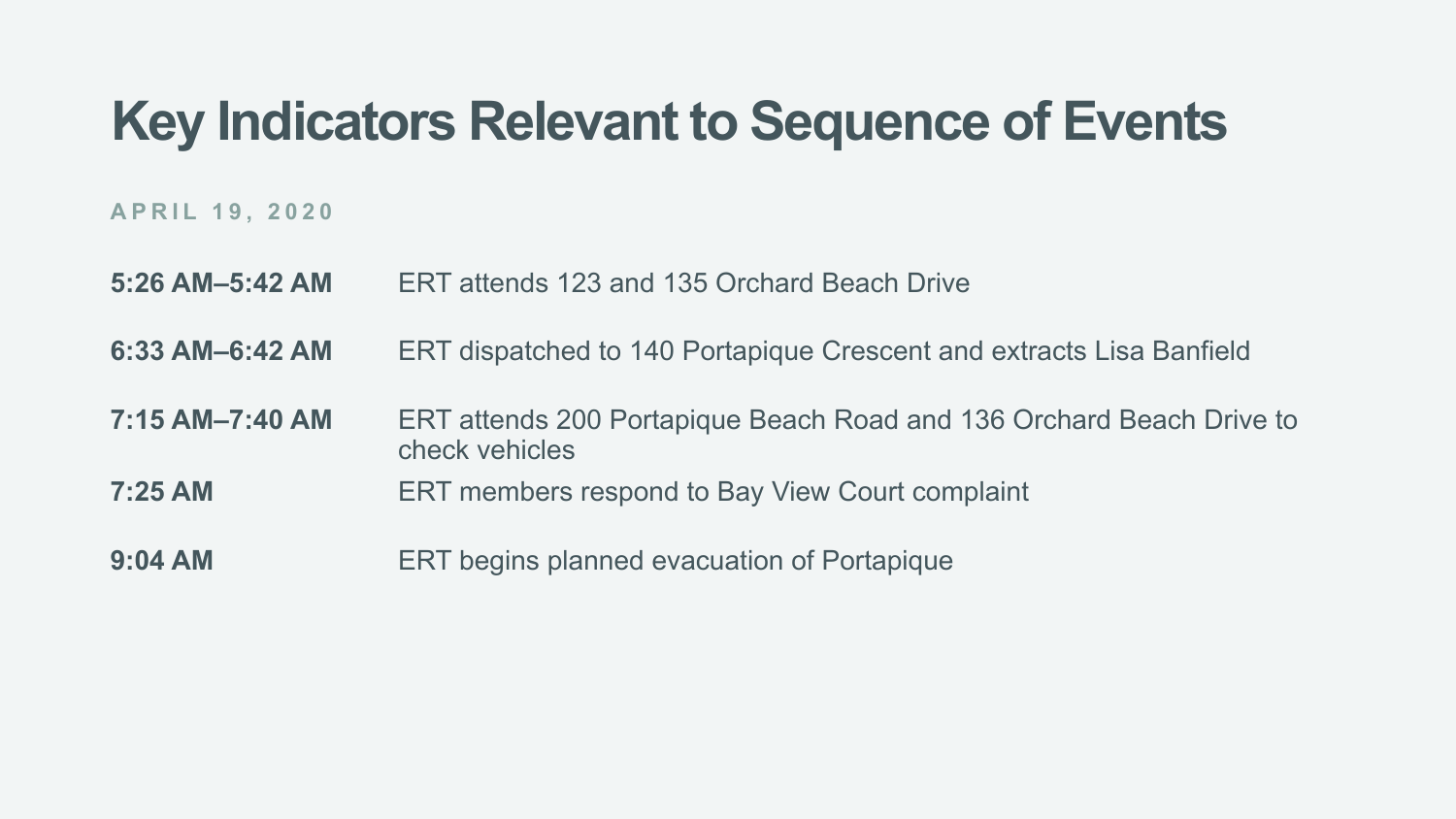- **9:24 AM** J-Division ERT begins to arrive at Great Village fire hall Command Post
- **9:42 AM** Dispatch about Wentworth; ERT responds
- **9:50 AM** Dispatch regarding Glenholme; ERT diverts from Wentworth call
- **10:02 AM** ERT on scene at Glenholme and broadcasts "No PC."
- **10:08 AM** Dispatch regarding Plains Road; ERT responds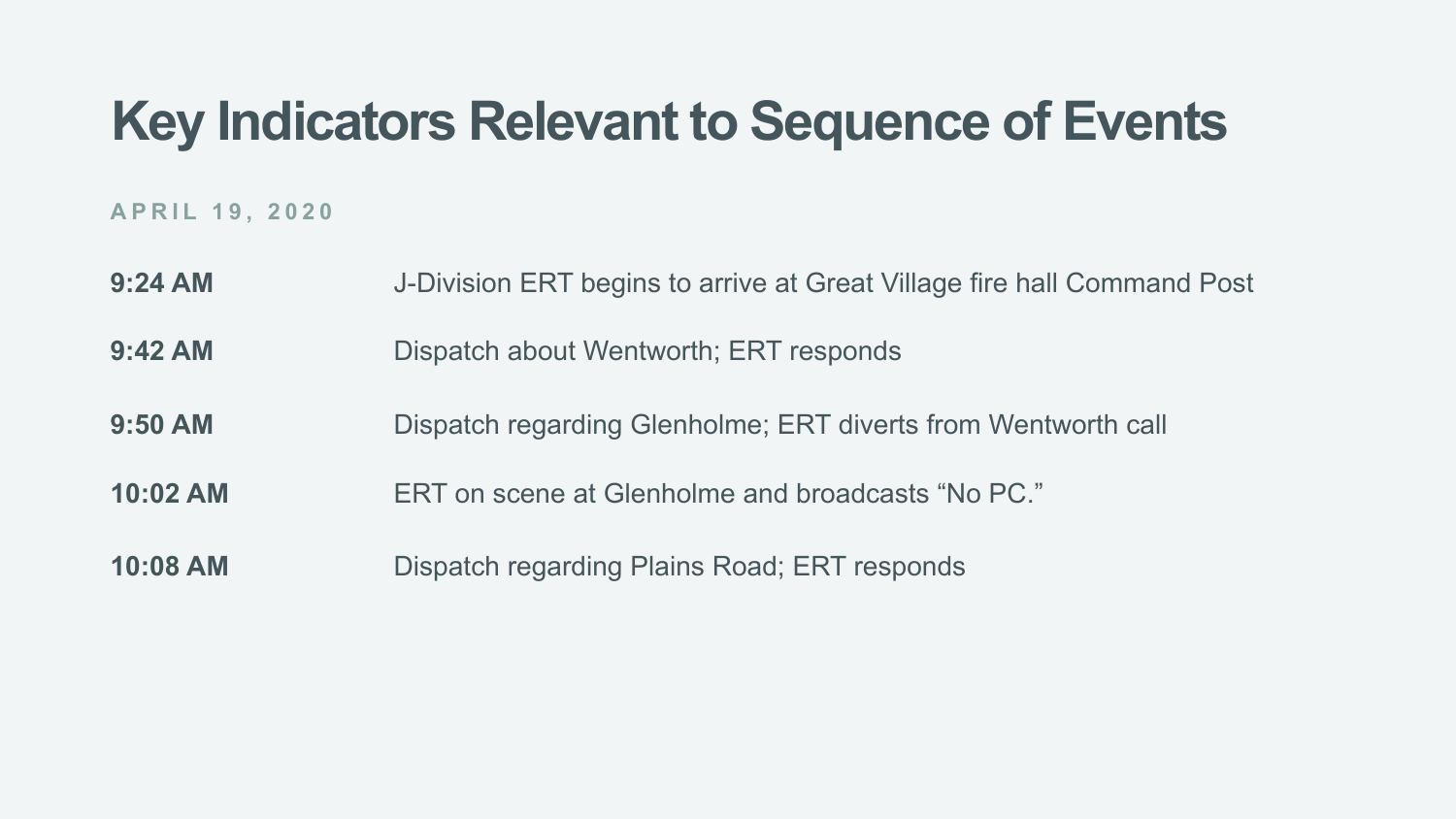- **10:14 AM** ERT members arrive at Plains Road
- **10:46 AM** ERT informed of Brookfield sighting of the perpetrator; heading south on Highways 2 and 102
- **10:57 AM** ERT members arrive at Shubenacadie cloverleaf scene
- **11:00 AM** ERT members depart Shubenacadie cloverleaf scene and proceed south on Highway 224
- **11:26 AM** ERT member involved in shooting of perpetrator at Enfield Big Stop; members extract perpetrator from the vehicle